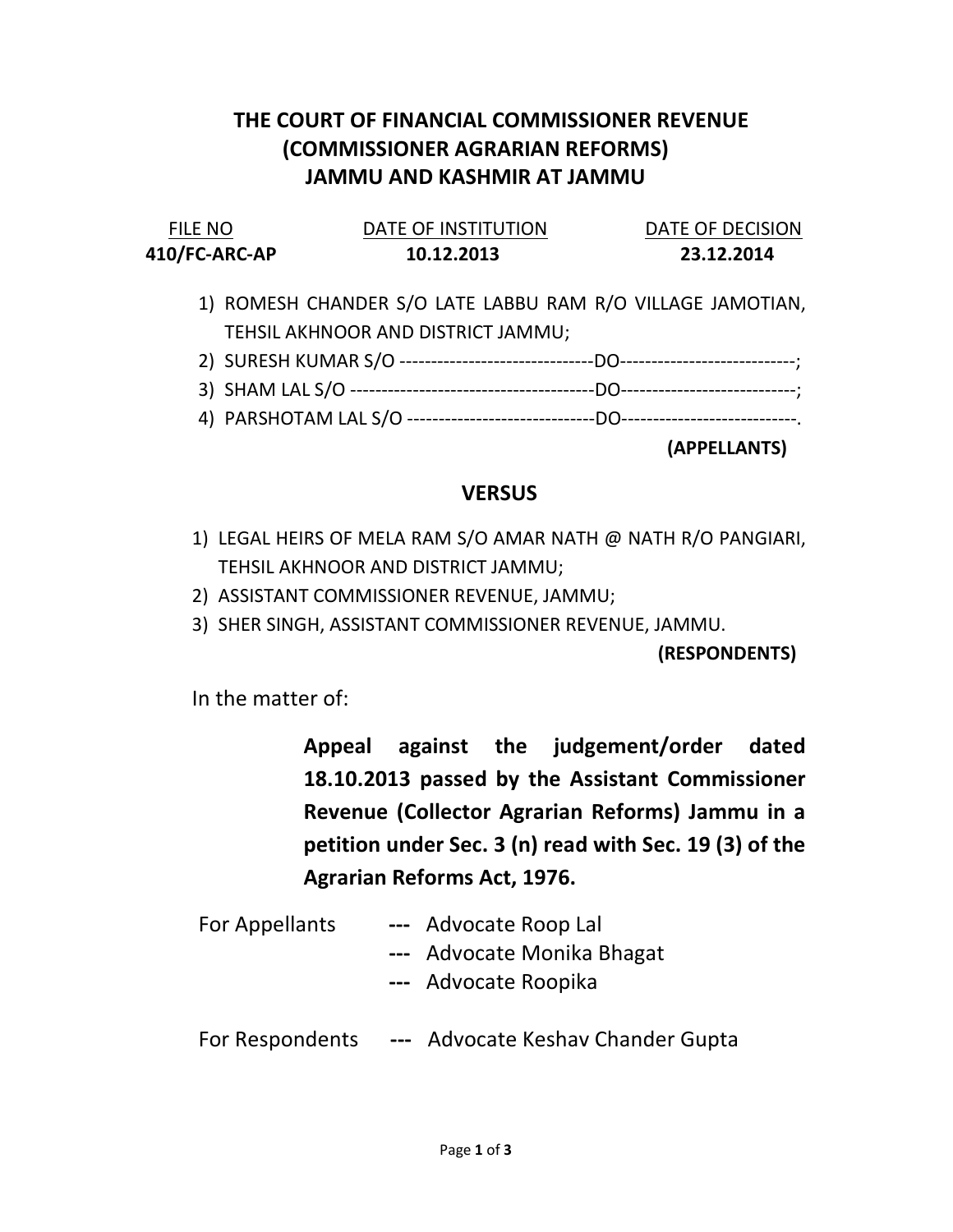## J U D G E M E N T

- 1) The present controversy concerns land measuring 05 Kanals and 15 Marlas falling under Khasra No. 1072 in village Pangiari, Tehsil Akhnoor and District Jammu. This land was allotted to Labbu Ram, father of the appellants herein under Government Order No. LB/7 of 1954. The said Labbu Ram had moved the office of the Deputy Commissioner Jammu against the State for granting of ownership rights over State Land measuring 38 Kanals and 04 Marlas falling under Khasra No. 1072 (05K-15M), 1075 (11K-17M) and 1082 (20K-12M) at the above noted location on 19.09.1994. However, Mela Ram, respondent No. 1 herein claiming to be in possession of the disputed land of 05 Kanals and 15 Marlas became respondent after directions from the Hon'ble High Court.
- 2) However, the main issue got derailed and other connected issues remained under consideration before many fora including this court as well as the Hon'ble High Court of J&K. Finally, the court below took up the main matter for disposal on 28.09.2011. After examining the case file and the connected record, the court below observed that the claims of the appellants herein to declare them as owner by prescription/adverse possession under Sec. 19(3)(e) of the Agrarian Reforms act, 1976 is not maintainable as this provision relates to such cases where a party in possession pleads adverse possession against a recorded owner/intermediary. In the instant case, the land is in the ownership of State and, therefore, this provision is not attracted.
- 3) Additionally, the court below was of the view that the appellants have sought relief under Sec. 3(n) of the said Act. The appellant's father was simply an allottee of the State land and the Agrarian Reforms Act does not contain any provision under which such allottees can be considered for the grant of ownership rights.
- 4) Thus, taking all this into consideration, the court below dismissed the application of the father of the appellants herein as misconceived and not maintainable. The Tehsildar Akhnoor was directed to take all the provisions laid down in the Government Order No. LB/7-C of 1958 and Order No. Rev (LB) 202 of 2007 including the conditions and violations there under, if any, into consideration and decide the case on merits.